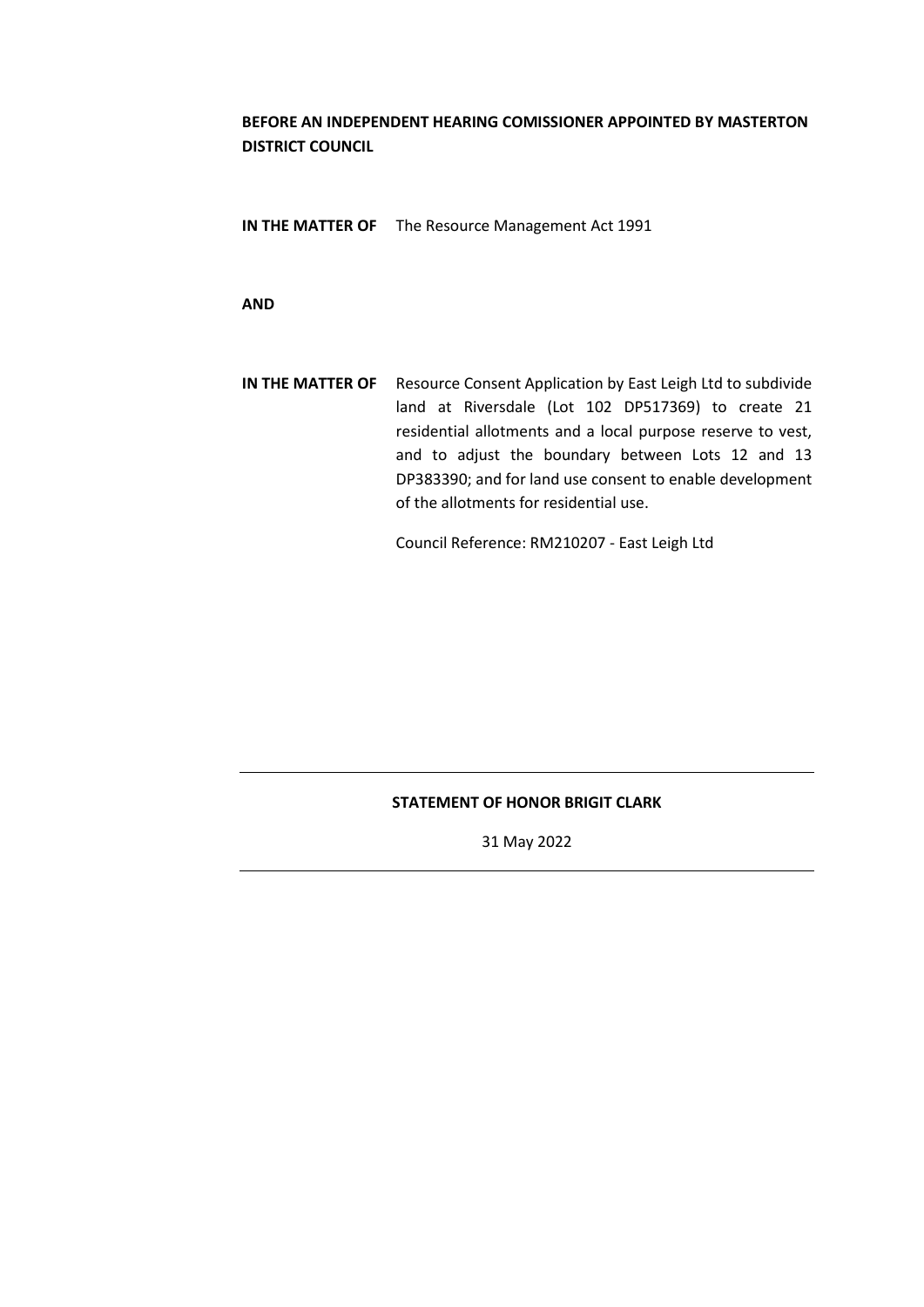### QUALIFICATIONS AND EXPERTISE

- 1. My name is Honor Brigit Clark, Consultant Planner for the Masterton District Council (MDC or Council). I hold a Bachelor of Resource and Environmental Planning with Honours from Massey University.
- 2. I have 25 years' experience as a Resource Management Planner, formally working at Dunedin and Wellington City Council's, Tonkin and Taylor Environmental Consultancy, and for the past 13 years as a Consultant Planner, providing a variety of resource management related services to local bodies and private clients. I regularly provide planning expertise and assistance to MDC.
- 3. My planning experience includes many aspects of plan preparation and review, preparation and lodgement of resource consents on behalf of clients, and processing resource consents working within local authorities or as a Consultant for local authorities. I have experience in Resource Consent and Environment Court Hearings.
- 4. I live in the Wairarapa and know Riversdale well, having visited there many times since my childhood. I regularly take my children there on holiday, staying with extended family. I have spent many hours enjoying Riversdale Beach, the public reserve and recreation areas, and fishing. I am also a keen golfer and have played many rounds at the Riversdale Golf Club, including Open Days and Interclub competitions.
- 5. Having said the above, I confirm I have no commercial or financial interest in Riversdale and have no conflict of interest of any kind.

# CODE OF CONDUCT

6. Although this is not a hearing before the Environment Court, I am familiar with the Environment Court's Code of Conduct for Expert Witnesses. I agree to comply with the code and am satisfied the matters I address in my evidence are within my expertise, except where I have relied on other experts. I am not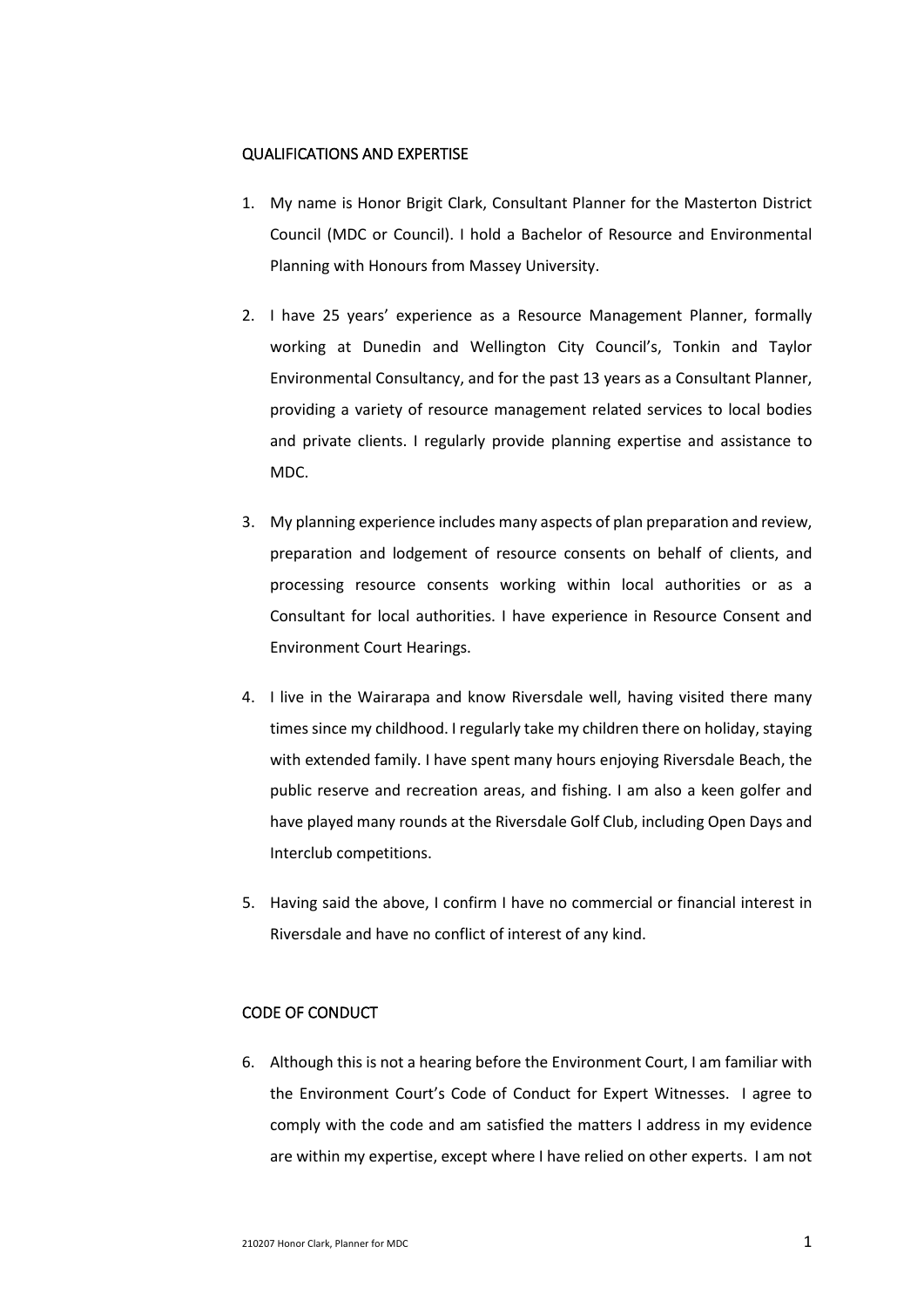aware of any material facts that I have omitted that might alter or detract from the opinions I express in my evidence.

#### MY ROLE WITH THIS APPLICATION

- 7. I was first involved as Consultant Planner for MDC in attending the preapplication meeting with the Applicant's representatives, Ms Foster, and Mr Hudson (via Teams) in March 2021.
- 8. I have visited the site and viewed the site from numerous viewpoints, including the beach, the Southern Reserve and from numerous locations within the original settlement area.
- 9. I prepared the s95 Notification Decision report, released by MDC on 7 December 2021, requiring the public notification of the application.
- 10. I also prepared the s42A Report dated 6 May 2022.
- 11. This evidence has been prepared in response to planning matters raised at the hearing and in the Applicant's (East Leigh Ltd) expert evidence. I will not repeat the content of the s42A Report here.

### UPDATE ON SUMBITTERS

- 12. I confirm that those parties who wished to be heard, have been heard. Council staff contacted all submitters prior to the hearing who stated within their submission that they either wished to be heard or those submitters where the wish to be heard was unclear or not stated on their submission. It is noted that repeated efforts have been made to contact submitter Collier to ascertain whether they wish to be heard, with no response.
- 13. Fire and Emergency New Zealand have officially withdrawn their right to be heard, based on the reference to *Appendix E* in part *a.* of the *fire safety* proposed condition on the consent being removed. Correspondence confirming that I was satisfied with this request was circulated prior the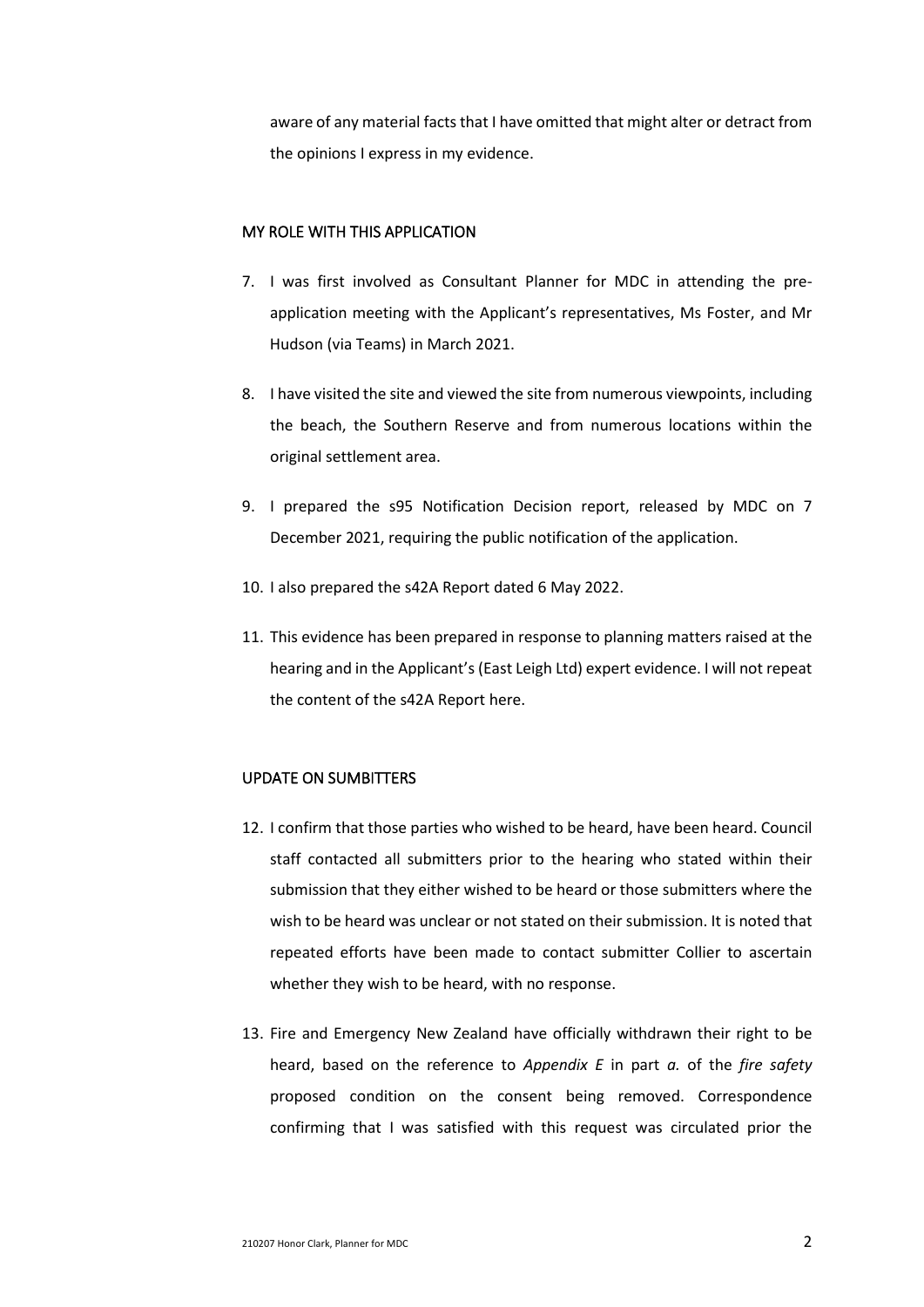hearing. This has been further addressed by Ms Foster in the amended set of conditions.

### CULTURAL IMPACTS

- 14. I, on behalf of Council, acknowledge the Applicant in commissioning a Cultural Impact Assessment. The Cultural Impact Report (CIR) prepared by Dr Smith, appended to Ms Foster's evidence, does not raise any specific cultural impacts of the application.
- 15. The CIR suggests that Council rename the reserve at the south end of the beach, currently called Southern Reserve to "Nukutaotaoroa", to highlight its cultural significance. I have spoken with Council's Parks and Open Spaces team, who are currently in the process of renaming many reserves throughout the district, and they welcome suggestions for names. This is a matter outside this resource consent process.

# MATTERS IN CONTENTION

- 16. I believe that the main matters of contention are the effects of the proposal on the visual amenity values and landscape character of the area; and the assessment of the proposal against the Objectives and Policies of the WCDP.
- 17. A number of the submitters heard from yesterday expressed concerns with traffic-related effects, particularly the parking demand at the southern end of the beach. They also thought this demand will increase as it is unlikely residents and visitors of the additional allotments will walk down to the beach. Mr Clark, Traffic expert for the Applicant, acknowledged this may be the case. There was mention yesterday of the development of a Riversdale Beach Community Plan (Te Kaupapa o Te Hapori a Mōtūwairaka), which can address social and infrastructural issues such as traffic management and parking. I can confirm that the early stages of this Plan development is underway at Council. In addition to this, I believe that Ms Fraser has satisfactorily addressed the relevant transport matters on behalf of Council.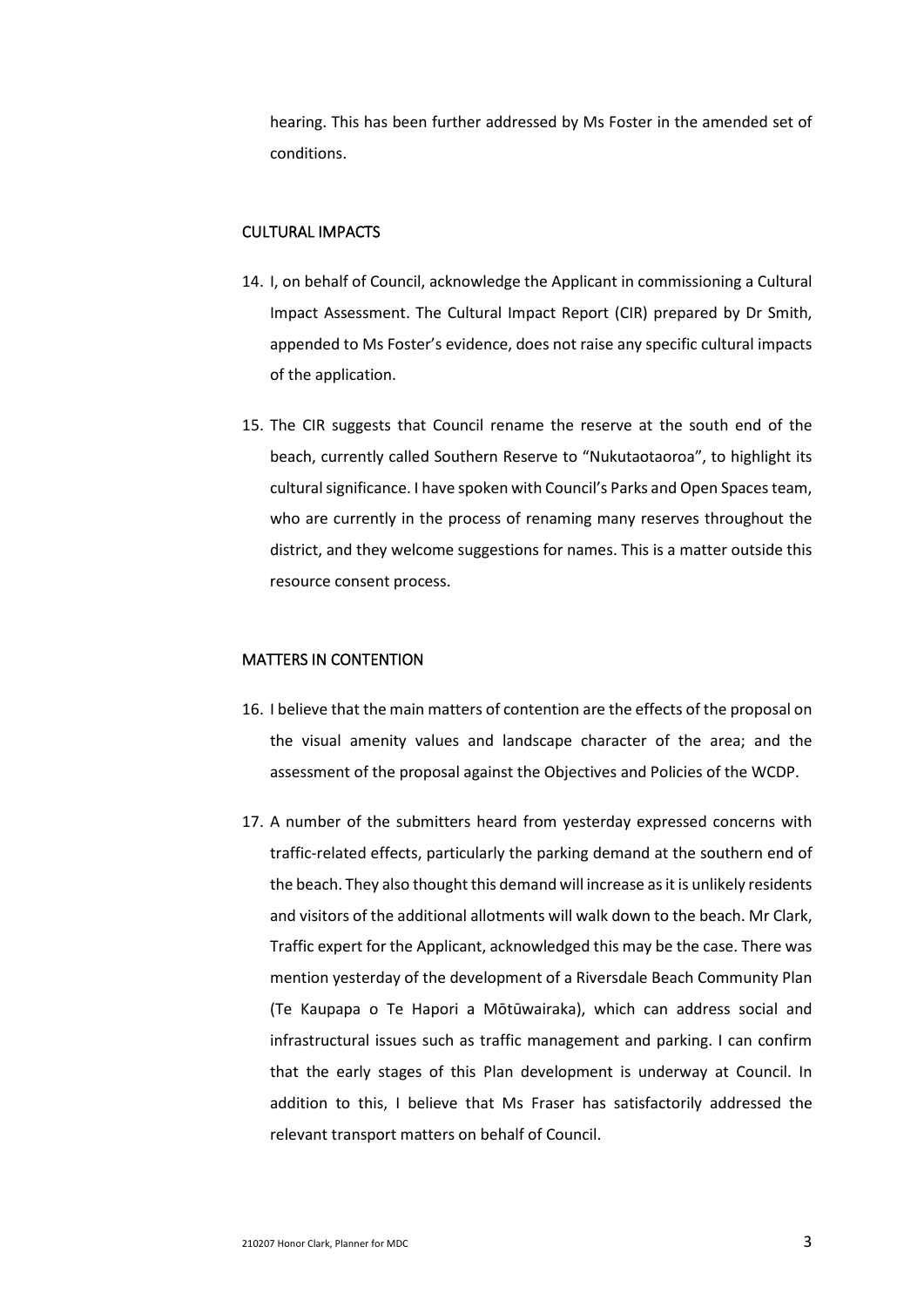18. With respect to the evidence of Mr Duncan and the questions relating to wastewater connections, I can confirm that there are no issues with the capacity of the Riversdale Beach Wastewater Scheme to dispose of sewerage from all 21 allotments, if granted, and I agree with Mr Duncan's later information that the lots will be serviceable in one way or another. The specifics of the engineering design can be appropriately dealt with through conditions. The existing systems (approved as part of the 2005 consent) were installed and later signed over to Council.

## EXISTING ENVIRONMENT

- 19. The Applicant has raised whether my original assessment and recommendation adequately considered the existing environment. I accept that the existing environment includes the consented development (including the already developed lots as well as those that are yet to be developed) and my s42A Report was prepared on this premise. However, I do not agree with the Applicant's assertion that the presence of the existing lots (developed and yet to be developed) enable or justify the additional allotments.
- 20. The co-siting of the proposed lots near the existing small lots, and their proximity to an existing settlement, are the only reasons why I believe any development of this type is acceptable in the Rural Zone in this location. I would have recommended that all of the proposed allotments be refused if this had not been the case.
- 21. The Commissioner has asked whether the yet-to-be built houses on the already consented allotments require Land Use consent under the WCDP. Ms Foster has provided evidence that they do not, and I agree with Ms Foster in this respect. Although, Ms Foster has stated that the 2015 application (RM150004) authorised dwellings and then the subsequent 2020 extension of time through to 2030 (RM150004A) specifically deals with dwellings, these consents are actually related to extending the time and staging of the original subdivision consent. A copy of the consent and time extension are tabled. Having said this, I believe that the consent notices registered against the existing titles of the already consented lots set specific parameters for dwellings on those lots. I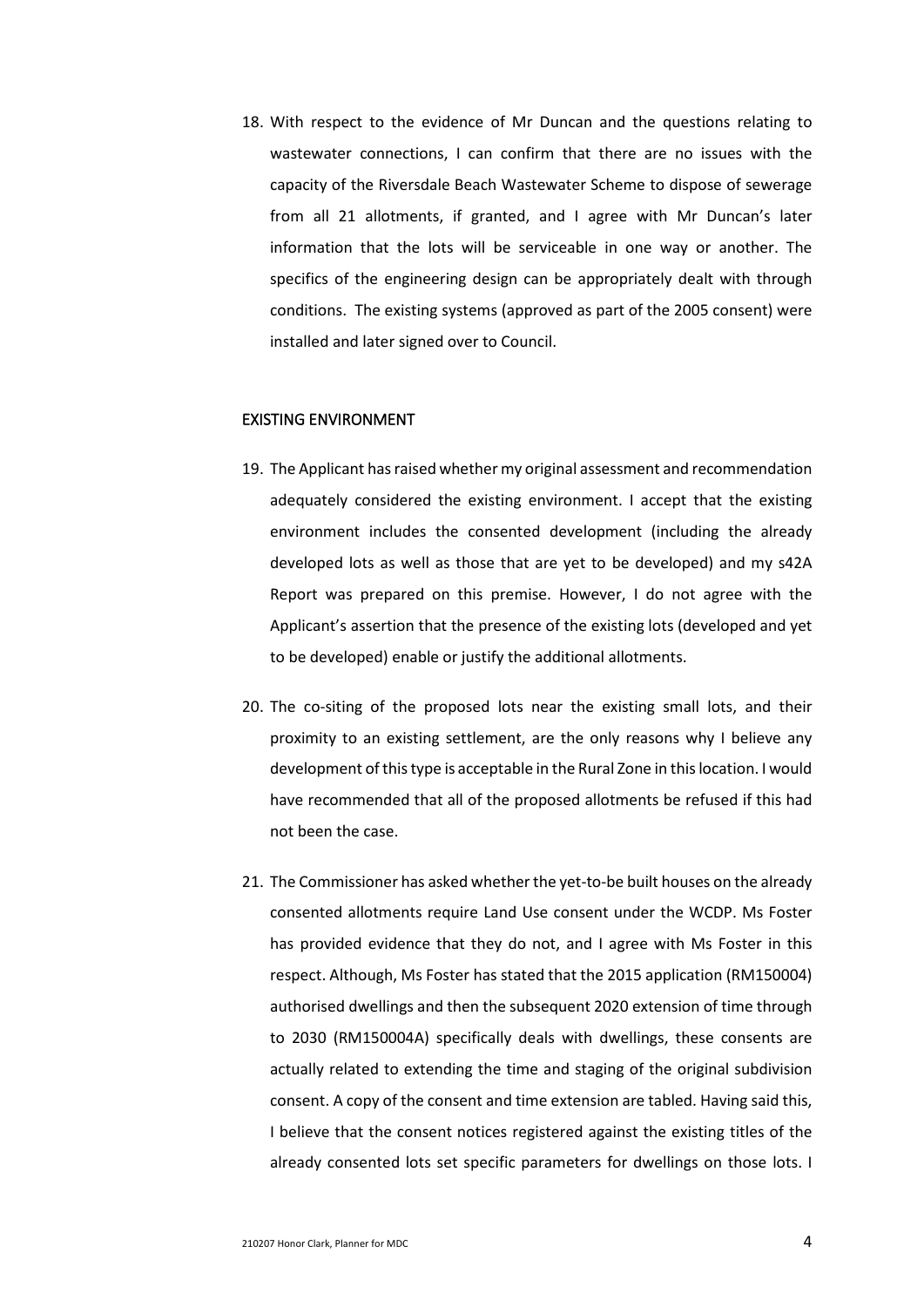believe therefore, this gives certainty that one dwelling can be constructed on the consented lots. Furthermore, Council has not required Land Use consents for dwellings on any of the consented lots, many of which have been granted building consent since the WCDP became operative.

#### CONSIDERATIONS UNDER S104 RMA

- 22. In accordance with S104(1)(a), when considering an application for a resource consent and in forming an opinion as to the actual and potential effects on the environment of allowing the activity, under S104(2) a consent authority may disregard any adverse effect of an activity on the environment if the plan permits an activity. This is otherwise known as a "permitted baseline". This proposal has no permitted baseline under the current and relevant provisions of the WCDP. Under the WCDP, any subdivision within the Coastal Environment Management Area is at least a Discretionary Activity (Rule 20.1.5(i)(iv)), and that's only if the minimum lot size of 4 hectares was met. The proposal defaults to a Non-Complying Activity because the proposed allotments are as small as 940 $m^2$ , with the largest proposed allotment being 1746 $m^2$ . An assessment of a Non-Complying Activity is the toughest or most-stringent activity status provided for within the WCDP. There are no Prohibited Activities. In addition to this restrictive subdivision requirement, **any structure** (emphasis added) closer than 50m from the steepest part of a terrace or escarpment or above the 40m contour above MHWS is a Restricted Discretionary Activity (Rule 21.4.3(a)), among other provisions relating to building height and colour. This means that any structure, including something such as a farm shed, requires an individual assessment through a resource consent. Ms Foster stated yesterday that farm sheds in or near the area of the proposed development would be fanciful because of the set up / operation of the farm.
- 23. I suggest that the applicant has not provided an assessment against a permitted baseline because this would not paint the application in a "positive light". If the 50m permitted activity setback from the terraced edge provision of the WCDP was depicted on the subdivision plan (similar to how the proposed 8m setback for dwellings was presented on a scheme plan by the Applicant yesterday), this would result in no permitted building area within proposed Lots 304 – 320 at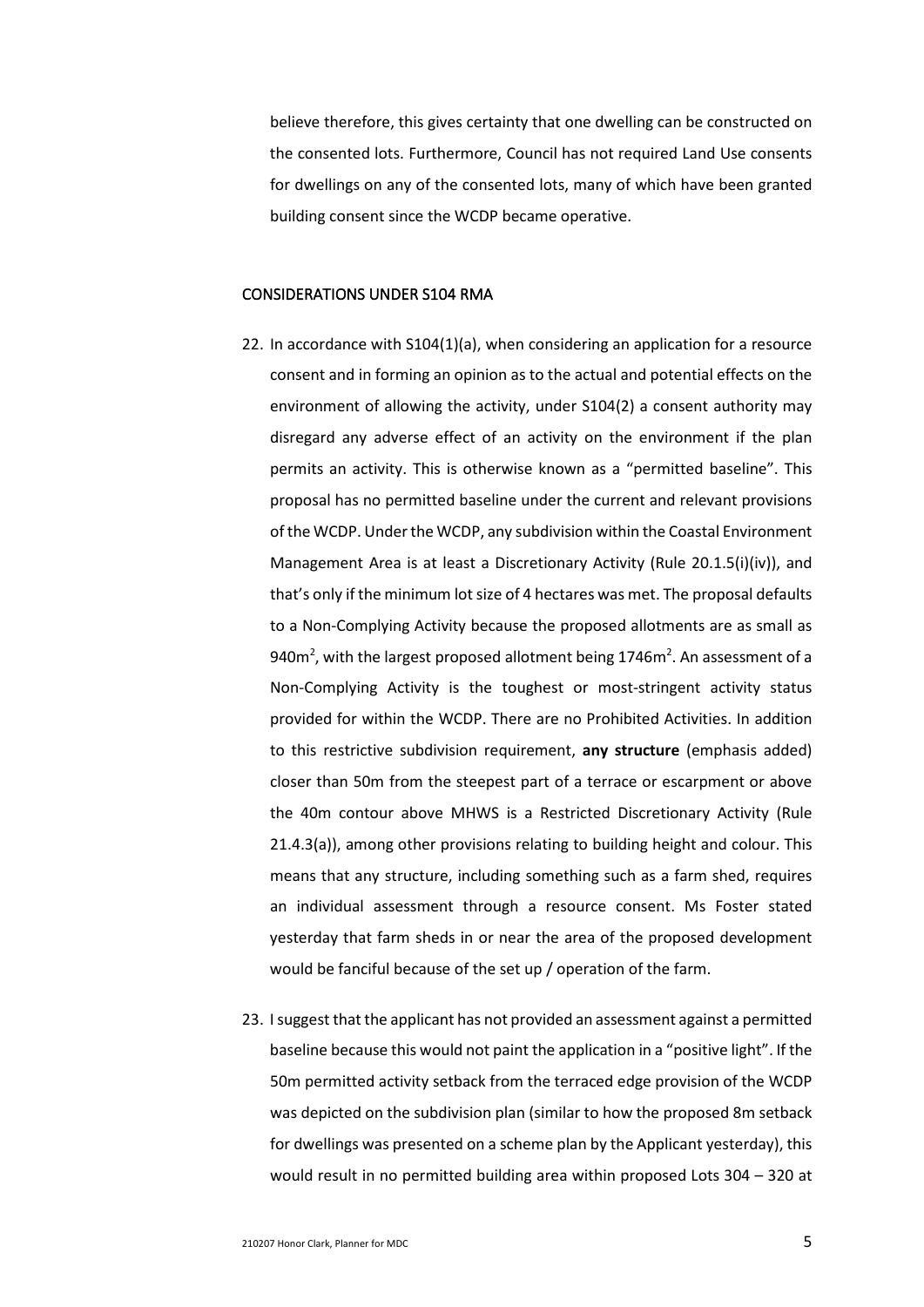all. The other allotments, 301-303 and 321-323 are above the 40m coastal contour, which again has no permitted baseline for any structure.

- 24. The relevant rules of the Rural Zone and the Coastal Environment Management Area (CEMA) overlay are, in my opinion, restrictive, particularly when compared to the superseded Masterton District Plan, which was described in 2005 East Leigh Decision as a "very open-ended and permissive document". In 2005 there were no minimum lot size requirements for subdivision, or no specific suite of land use requirements applying to buildings that apply today under the WCDP.
- 25. I acknowledge the application requires to be assessed on its merits, as Mr Davies stated yesterday, and I believe I have done that. The reason for obtaining a peer review of Mr Hudson's 'Landscape Character, Natural Character and Visual Amenity Assessment' was to have a clearer understanding of the level of these effects. Just as the applicant has relied on Mr Hudson's assessment, I have relied on Ms McRae's assessment of these matters.
- 26. Section 104D places particular restrictions over the consideration on Non-Complying Activities, and states that a consent authority may only grant resource consent for a Non-Complying activity only if:

(a) The adverse effects of the activity on the environment (other than the effects on persons who have given written approval to the application) will be minor; or

(b) the proposed activity will not be contrary to the objectives and policies of relevant plans and proposed plans.

27. The applicant has submitted that the environmental effects of the proposal are minor. I have, in the section 42A Report determined that the effects of the proposal, particularly proposed Lots 304-319 and subsequent development are more than minor. In the context of S104D, this assessment that the effects are more than minor, means that the first gateway test under 104D is not met. I believe this is particularly in the case of visual effects and on the character landscape of the coastal environment, even with the proposed mitigation measures.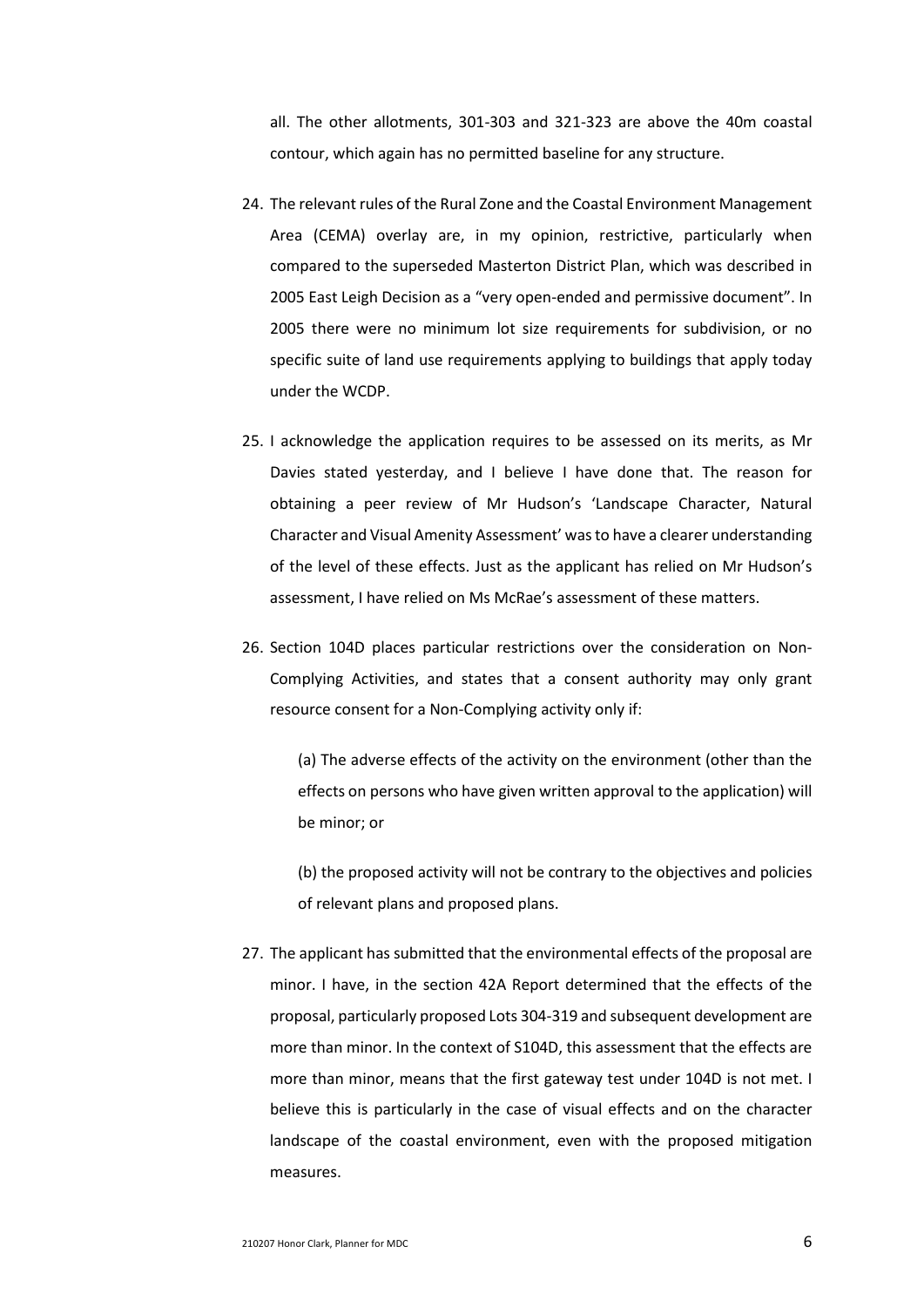- 28. With respect to the second part of the gateway test, the Rural Objectives and the Policies of the WCDP include Objective 4.3.1 – *'To maintain and enhance the amenity values of the Rural Zone, including natural character, as appropriate to the predominant land use and consequential environmental quality of different rural character areas within the Wairarapa'*, and Policy 4.3.2(d) *'Maintain and enhance the amenity values, including natural character, of the differing Rural Character areas through appropriate controls over subdivision and the bulk, location and nature of activities and buildings to ensure activities and buildings are consistent with the rural character, including an appropriate scale, density and level of environmental effects'.*
- 29. The proposal, particularly those lots recommended to be refused, do not in my opinion maintain and enhance the visual amenity of the area, particularly the views of the resultant buildings and the effects these may have on the landscape that is the backdrop to Riversdale Settlement. Furthermore, the policies specifically refer to the use of the bulk, location and nature of buildings and how these can affect the amenity values. It is noted that as the application includes the request to enable the development on the allotments to be in accordance with residential scale and density provisions of the WCDP, in itself undermines the intent of the Rural Objectives and Policies.
- 30. The relevant Subdivision, Land Development and Urban Growth objectives and policies of the WCDP include Objective 18.3.1 *'To ensure subdivision and land development maintains the character, amenity, natural and visual qualities of the Wairarapa, and protects the efficient and effective operation of land uses and physical resources'*, and Policy 18.3.2 (a) *'Manage subdivision and land development in a manner that is appropriate for the character and qualities of the environmental zone in which it is located, while recognising that such change may alter the character and qualities'*, and Policy 18.3.2(b) '*provide subdivision where it is compatible with the physical characteristics of the site, provided any adverse environmental effects are avoided, remedied or mitigated'*, and Policy 18.3.2(d) '*Set minimum allotment sizes for the Residential and Rural Zones that provide a baseline for maintaining the character, scale, and intensity of development of their Zones, including their servicing capacity while recognising the differing constraints, qualities and*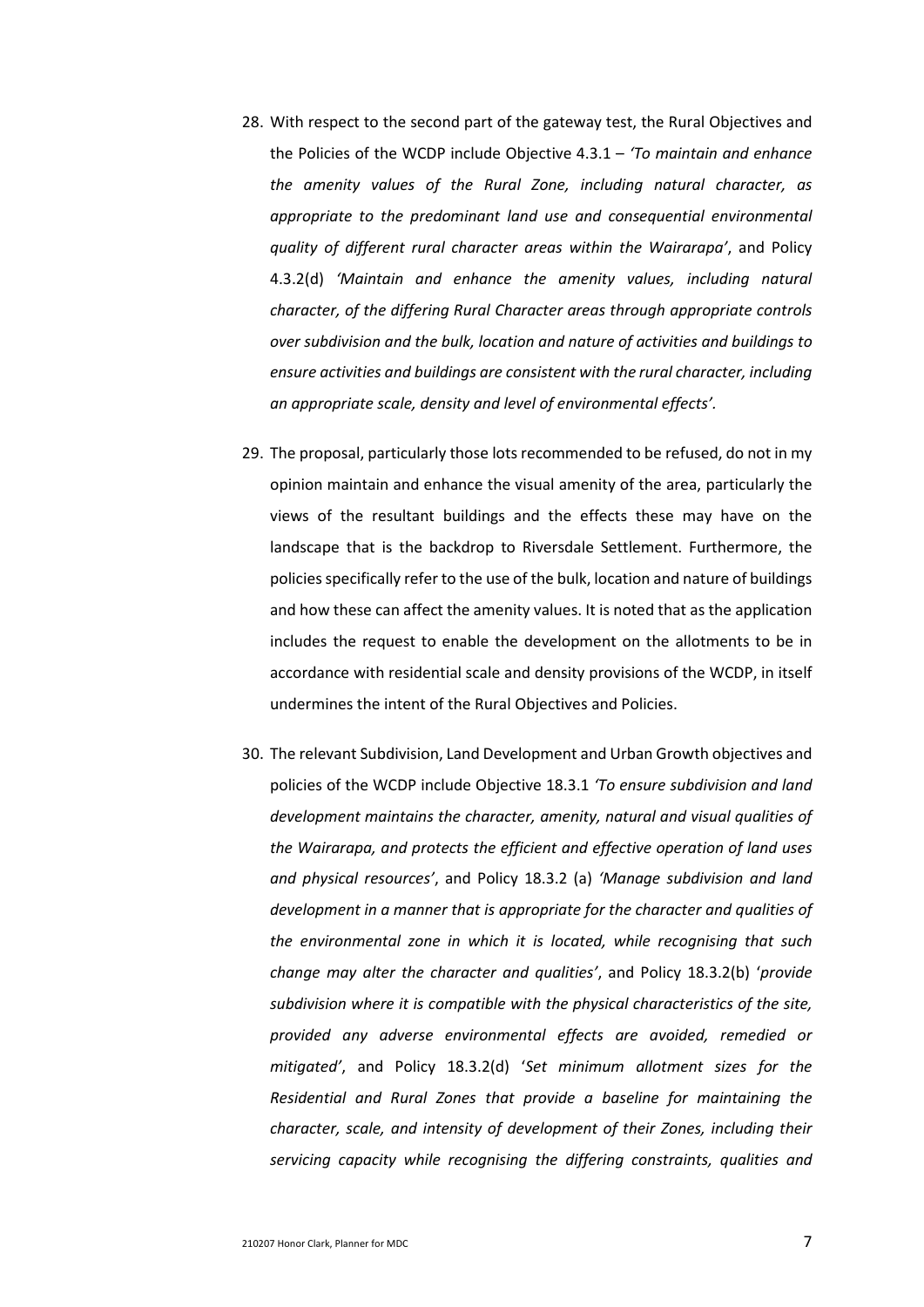*characteristics within each Zone'*, Policy 18.3.2(h) *'Allotments below the minimum standards in the Rural Zone shall avoid all of the following outcomes: (ii) the allotment sizes and / or pattern of the subdivision would not maintain the open rural character, particularly from public roads and vantage points, (iii) allotments are unable to accommodate the likely use in accordance with the other requirements of the plan, (viii) the proposal is likely to lead to ad hoc urban development and /or adverse effects on rural character, amenity, and natural values through the cumulative effects of rural – residential development in the vicinity,* 18.3.2(i) *'protect the quality, character and values of the Wairarapa's Rural environment from the cumulative effects of intensification by limiting subdivision below the rural minimum area standards to situations where there are special circumstances that would not create a precedent.*

- 31. The area proposed to be subdivided falls within the Coastal Environment Management Area (CEMA) and some proposed allotments are also above the 40m Coastal contour. The existence of this management area signals that subdivision and development require additional considerations. The specific rules of the CEMA are intended to protect the special character and qualities of the coastal environment to implement the specific policies. Part of the reasoning for recommending that those allotments nearest the terrace edge be refused, was with these relevant objectives and policies in mind.
- 32. Moreover, the recognition of the Coastal Environment Management Area within the Subdivision, Land Development and Urban Growth section of the WCDP (Section 18), further reinforces the specific objectives and policies of the Coastal Environment section of the WCDP (Section 13). More specifically, Policy 18.3.2 (j) states *'In the rural coastal environment management area, allotments particularly where new buildings and structures are likely to be constructed, shall* 
	- *i. Avoid or mitigate any adverse effect on landscape, natural and amenity values from any buildings, structures and accessways.*
	- *ii. Not degrade the natural character of the Coastal Environment through an inappropriate density, scale and location.*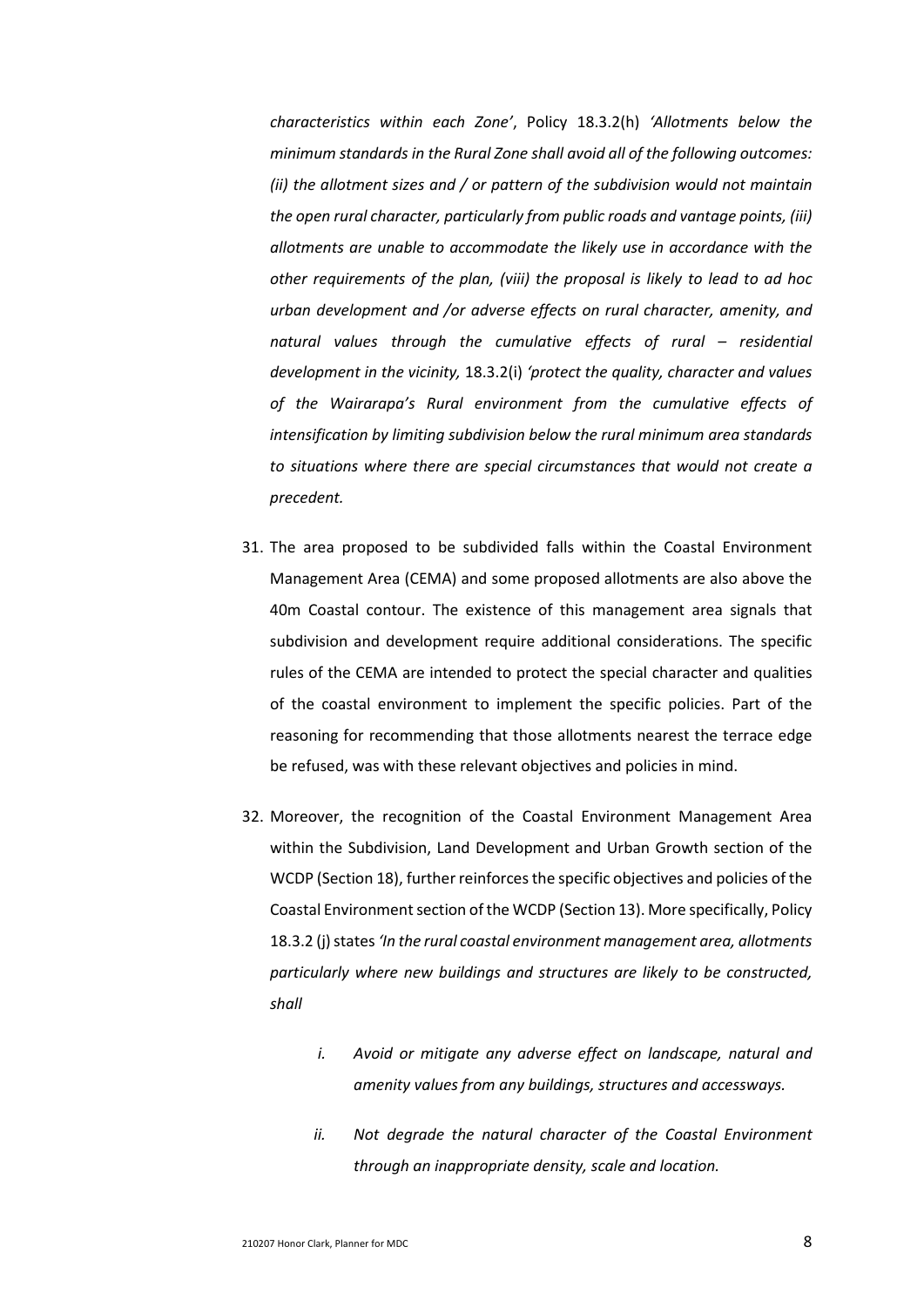- *iii. Avoid the formation of new settlements in a Coastal Environment.*
- *iv. Avoid unduly compromising Coastal views and public access to the margins of the coast and rivers.*
- 33. The Coastal Environment section of the WCDP (Section 13) also provides Objectives and Policies, Objective 13.3.1 – *'To protect the natural character of the coastal environment by ensuring use, subdivision, and development maintains the comparatively undeveloped nature of the Wairarapa Coast',* and Policy 13.3.2 *(a) identify the extent of the Coastal Environment based on landscape and ecological principals, (b) Manage the design, location and scale of subdivision and development in the identified Coastal Environment to ensure the special qualities and natural character of the coast are retained and adverse effects are avoided, remedied or mitigated, with priory given to avoid effects, 13.3.2(c) 'recognise the key role of the subdivision process in establishing the framework for development in the coastal environment, including the siting and design of structures (d) ' ensure the adverse cumulative effects of subdivision, land use and development on the special qualities and natural character of the Wairarapa Coast are avoided, remedied or mitigated 13.3.2(e) 'promote the consolidation of urban development at existing coastal settlements and (f) manage the expansion of existing coastal settlements to ensure the special qualities of each settlement are protected, and (g) ensure the provision of adequate infrastructure, services and on-site mitigation measures as subdivision, land use and development occurs.*
- 34. The explanation of the Coastal Environment Objectives and Policies specifically refers to the need to manage development carefully so it is designed and located to fit within the coastal environment. The WCDP also says that natural character still dominates the majority of the Wairarapa Coast, even in coastal settlements and the coastal landscape is the prevailing element.

### VISUAL AND LANDSCAPE CHARACTER EFFECTS

35. My opinion is that the proposal will have more than minor adverse visual and landscape effects. The importance of the terrace landform as a backdrop to Riversdale Beach remains. The allotments and resulting dwellings on those lots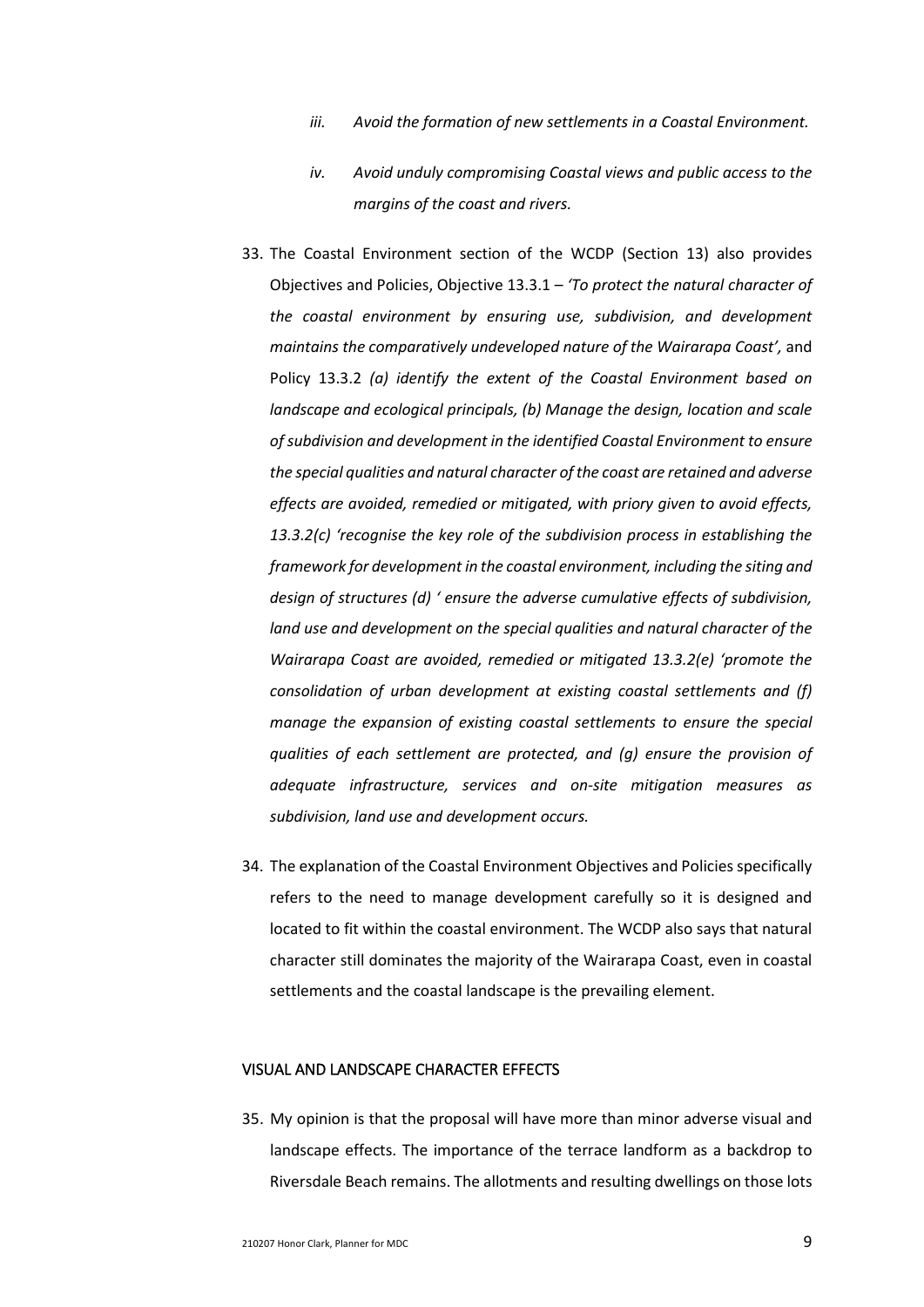that are recommended to be refused are considered to be visually obtrusive. This is not because they will be partially visible from the settlement area or the reserve areas or that they will result in a change in the visual environment.

36. I agree with Ms McRae's evidence that extending the area of built development to 8 metres from the terrace edge, as shown in the simulated views, will result in the built development becoming a dominant characteristic of the area, altering the perception of the terrace as a dominant landscape feature. I also agree that, while the proposed planting will have some effect in reducing the level of built development visible, overall, the change in landscape character will be apparent.

## **CONCLUSION**

- 37. Based on all the evidence provided I still believe my original recommendation within the S42A report is appropriate.
- 38. To maintain the natural forms and relatively unbuilt appearance of the terraces beyond the main beach settlement, only the less visually prominent lots, Lots 301-303,320 and 323 should be approved. These lots should have specific building locations applied to the approved subdivision plan, together with controls over height and colouration, as recommended by Mr Hudson.

### SUGGESTED CONDTIONS

- 39. The applicant has provided an amended set of conditions, which I want to comment on here. Where I agree with the amendments suggested, I have not provided comment.
- 40. I still believe that an amended plan is necessary which shows specific house locations.
- 41. An additional condition shall be imposed to require specific Engineering design for the sewerage disposal of the additional lots.